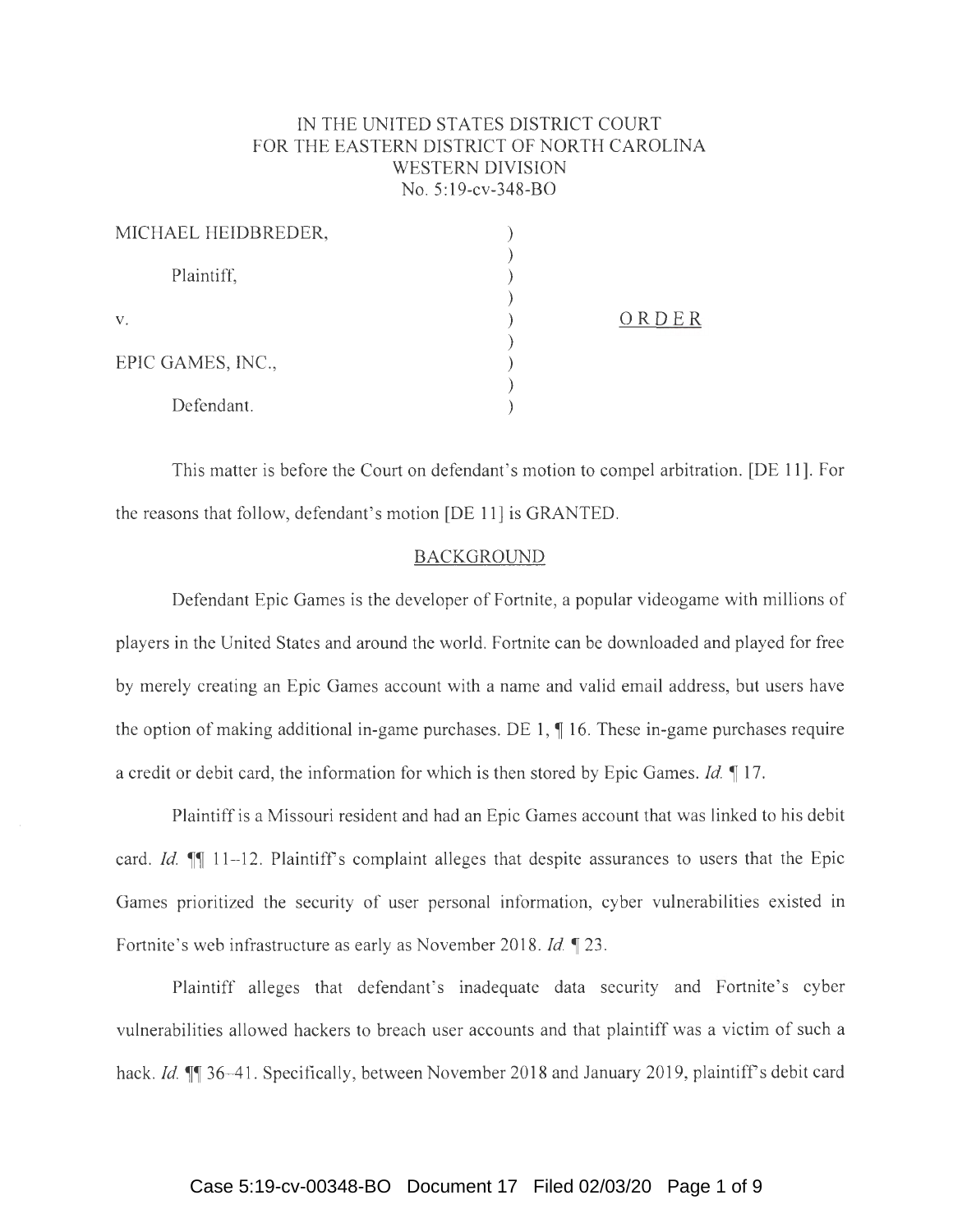associated with his Epic Games account was fraudulently charged for in-game purchases as a result of the data breach. *Id. ¶* 39. In response, plaintiff filed this putative class action in August 2019, bringing both statutory and common law claims against Epic Games.

Through the instant motion, defendant moves to compel plaintiff to arbitrate his claims individually in accordance with the arbitration provision contained in a March 2019 End User License Agreement ("EULA"). The EULA was agreed to by a user of plaintiff's Epic Games account on March 15, 2019.

The arbitration provision contains additional features, including: (1) an agreement to arbitrate on an individual basis only; (2) a delegation clause granting the arbitrator the power to determine whether a specific dispute is governed by the arbitration clause; (3) a venue selection clause giving users the choice of venue between their home state or North Carolina; (4) Epic Games's agreement to pay arbitration fees under \$10,000, share costs after \$10,000, and not seek attorney's fees against users; and (5) a 30-day opt-out provision, giving users a 30-day window after agreeing to the EULA to opt-out of the arbitration provision. Rein Deel., Ex. B, § 12, DE 12- 1 (hereinafter "EULA § 12").

Plaintiff opposes enforcement of the arbitration provision for three reasons. First, plaintiff argues that he never agreed to the EULA on March 15, 2019. Pl.'s Resp. at 7-11 , DE 15. Rather, it was his minor son, who lacked contractual capacity and now disaffirms the EULA, who clicked "agree" to the terms of the EULA. *Id.* Second, plaintiff argues that the privacy-related data breach claims are outside the scope of the arbitration provision. *Id.* at 11- 15. Third, plaintiff claims that the arbitration provision, the delegation clause, and the class action waiver are unconscionable. *Id.*  at  $15 - 20$ .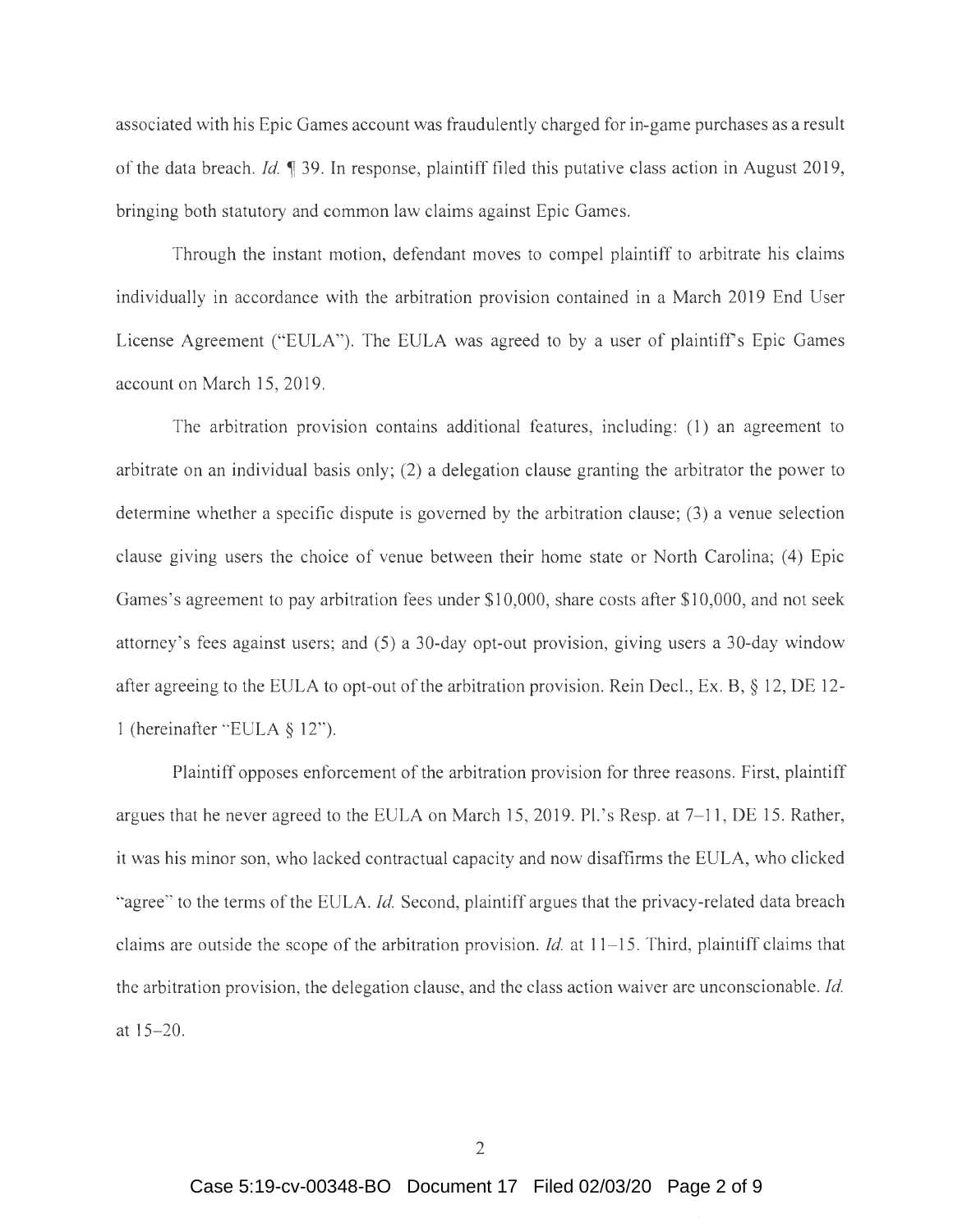#### DISCUSSION

The Federal Arbitration Act ("FAA") "reflects a liberal federal policy favoring arbitration agreements." *Adkins v. Labor Ready, Inc.,* 303 F.3d 496, 500 (4th Cir. 2002) (quotations omitted). "Accordingly, due regard must be given to the federal policy favoring arbitration .... " *Id.* (quotations omitted). A district court must stay proceedings and grant a motion to compel arbitration if the moving party proves: (1) the existence of a dispute between the parties, (2) a written agreement that includes an arbitration provision which purports to cover the dispute, (3) the relationship of the transaction, which is evidenced by the agreement, to interstate or foreign commerce, and (4) the failure, neglect or refusal of the defendant to arbitrate the dispute." *Id.* at 500- 01. In addition, when determining whether the parties agreed to arbitrate, courts apply state law principles governing contract formation. *See, e.g. , Galloway v. Santander Consumer USA, Inc.*, 819 F.3d 79, 85 (4th Cir. 2016).

There is no dispute as to factors one, three, and four. At issue—and what is contested by plaintiff- is that the arbitration provision contained in the EULA at issue is valid, enforceable, and covers the claims in this case. The record is clear that a written EULA, containing the arbitration provision at issue, was agreed to on March 15, 2019 by a user of plaintiff's Epic Games account. Rein Decl.  $\P$  14, DE 12-1. But as mentioned above, plaintiff raises three arguments for why it should not be enforced. The Court addresses each of these below. Plaintiff's Minor Child and the EULA

Plaintiff first argues he never accepted the terms of the EULA. Instead, it was his minor child, K.H. , who was playing Fortnite and agreed to the EULA on March 15 , 2019. Plaintiff contends that K.H. lacked contractual capacity and now disaffirms the agreement. *See* K.H. Decl.,  $\parallel$  5, DE 15-2. This objection fails because under basic principles of principal-agent law,

3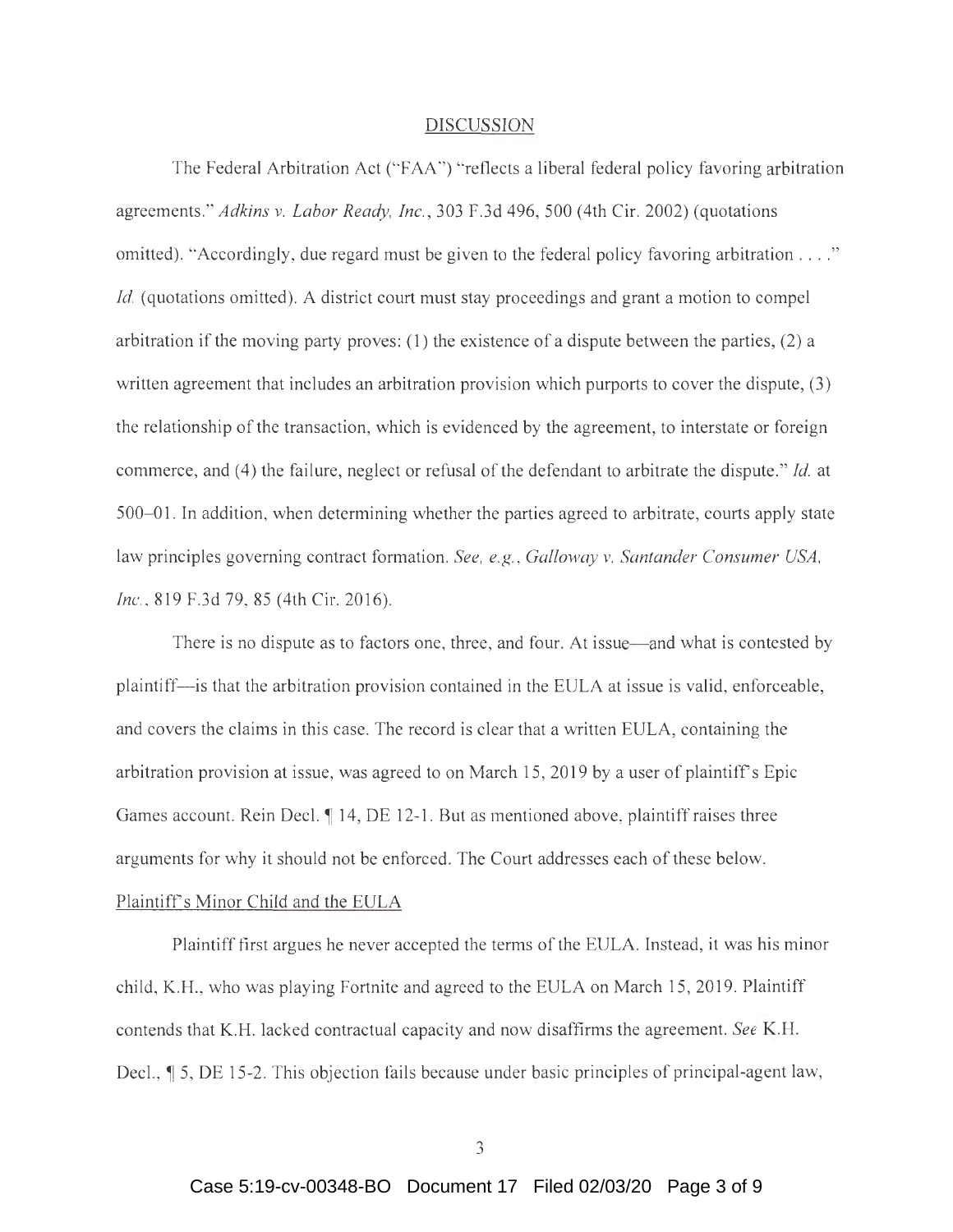K.H. was acting as plaintiffs agent and had both actual and apparent authority to agree to the EULA and bind plaintiff.

"Actual authority is that authority which the agent reasonably thinks he possesses .... " *Stainless Valve Co. v. Safefresh Techs., LLC,* 231 N.C. App. 286, 290 (2013). Actual authority may be implied from the specific facts and circumstances of the situation. *Munn v. Haymount Rehab. & Nursing Ctr., Inc.,* 208 N.C. App. 632, 638 (2010). "Apparent authority is that authority which the principal has held the agent out as possessing or which he has permitted the agent to represent that he possesses." *Heath v. Craighill, Rendleman, Ingle & Blythe, P.A.,* 97 N.C. App. 236, 242 (1990) (quotations omitted). A principal's liability is determined by "what authority the third person in the exercise of reasonable care was justified in believing that the principal had, under the circumstances, conferred upon his agent." *Id.* (quotations omitted).

Under the FAA, whether an agent possesses actual or apparent authority to bind the principal to an arbitration provision is "a question for a factfinder where the evidence is either conflicting or admits of more than one inference." *Berkeley Cty. Sch. Dist. v. Hub Int'! Ltd. ,* 944 F.3d 225 , 238 (4th Cir. 2019) (quotations omitted). In analyzing such questions, a court should determine if there are genuine issues of material fact regarding the existence of the agreement to arbitrate. *See, e.g. , Chorley Enterprises, Inc. v. Dickey's Barbecue Restaurants, Inc.,* 807 F.3d 553,564 (4th Cir. 2015). Because an objective of 9 U.S.C. § 4 is to decide the arbitration issue quickly- an objective which would otherwise be frustrated by "round after round" of discovery- the procedures over discovery on a motion to compel arbitration are committed to the " sound discretion" of the district court. *See Berkeley Cty. Sch. Dist.,* 944 F.3d at 242. On this point, the Court is satisfied with the number of exhibits and declarations submitted with the parties' motions and finds that no additional discovery is warranted.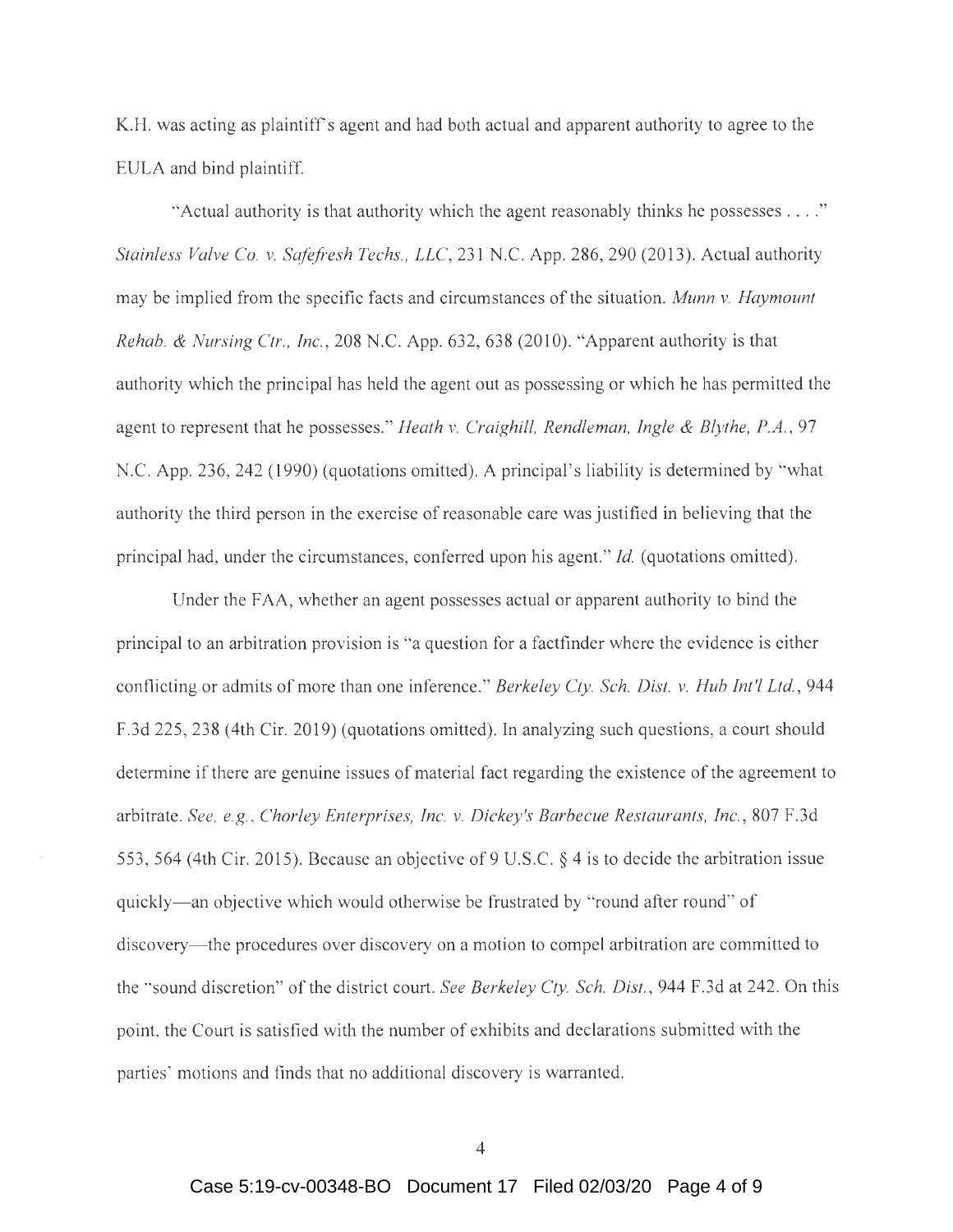The Court finds that there is no genuine issue of fact<sup>1</sup> as to whether K.H. acted with actual and apparent authority—indeed, he did.

With respect to implied actual authority, the evidence illustrates that K.H. used plaintiff's Epic Games account with exclusivity, regularity, and for such a duration that K.H. would have reasonably believed he had the authority to click "agree" to the EULA terms. Plaintiff created the Epic Games account in his name but did not himself play. Heibreder Decl.,  $\P$ [1-3, DE 15-1. Instead, K.H. used the account. *Id.*  $\parallel$  3. K.H. used plaintiff's account "every day" to play Fortnite starting in November 2017 when the account was created. K.H. Decl.,  $\P\P$  1-2, DE 15-2; Kelz Decl., Ex. A, DE 16-1. K.H. knew or had access to the login credentials for plaintiff's account. K.H. Decl.  $\mathbb{T}$  2, DE 15-2. Furthermore, the record contains no evidence that tends to show it was umeasonable for K.H. to believe he had authority to agree to the EULA considering his regular use. Put another way, the evidence demonstrates that plaintiff created an Epic Games account and then gave K.H. free rein over the account for over a year. Under such circumstances, K.H. reasonably believed he had the implied actual authority to click "agree" to the EULA. No genuine issue of fact exists as to K.H.' s actual authority.

With respect to apparent authority, the evidence demonstrates that defendant was justified in believing that the user of plaintiff's Epic Games account possessed the authority to agree to the EULA. Defendant had no reason to believe that the user of plaintiff's account was anyone other than plaintiff- or someone to whom plaintiff gave authority over his account. Epic Games

<sup>&</sup>lt;sup>1</sup> Buried in footnote 3 of his response, plaintiff references the FAA's provision for a summary trial on the factual issue of the making of the arbitration agreement. Pl. 's Resp. at 6. As the party alleged to be "in default" of the arbitration agreement, plaintiff carries the burden to demand a summary trial on the issues. 9 U.S.C. § 4. The Court finds that plaintiff's passing reference to the summary trial provision does not constitute a formal demand, and consequently, that the Court has the power to determine the issue. *See id.*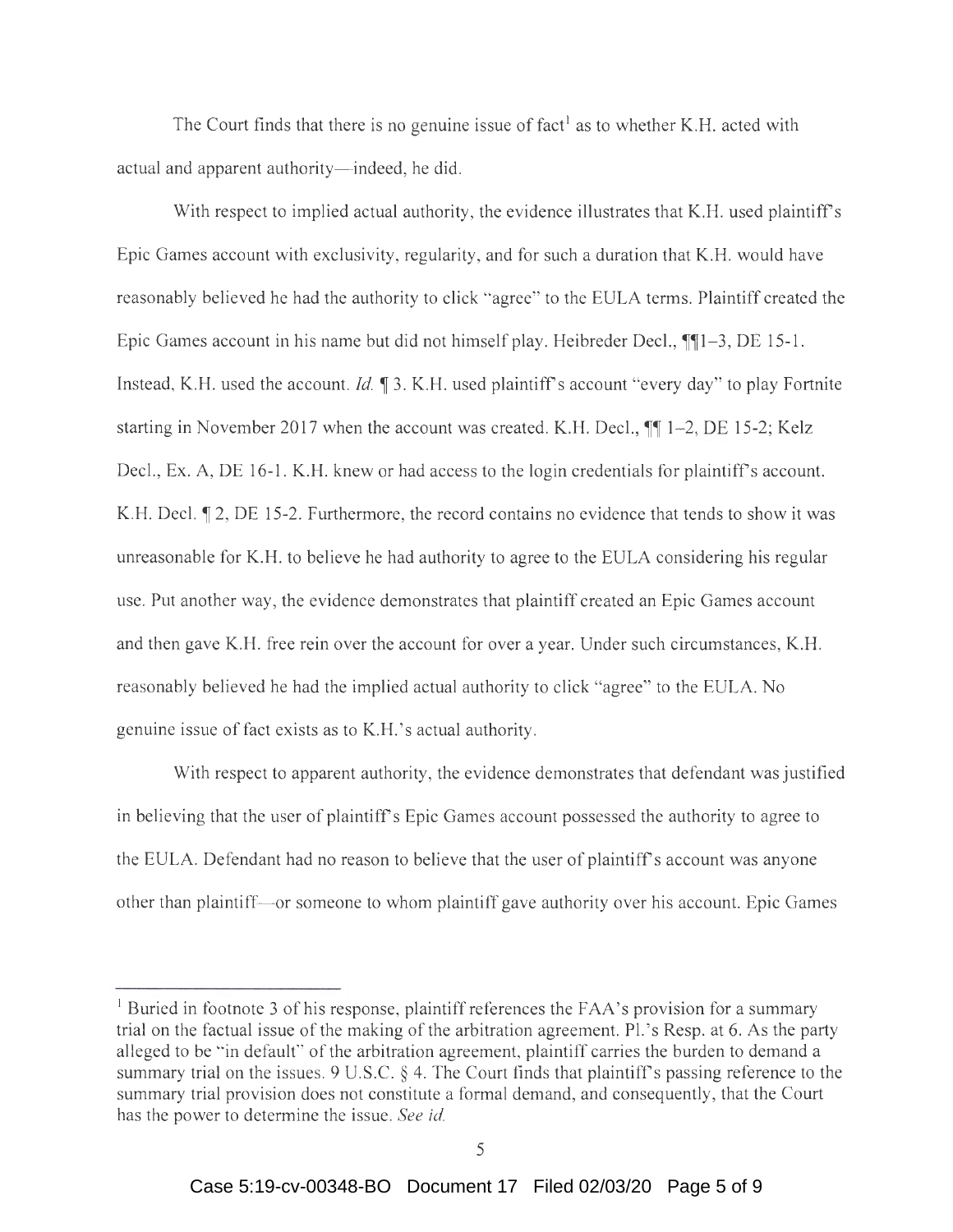accounts are personalized, associated with specific names and email addresses. Users maintain their own passwords. *See* K.H. Decl.,  $\parallel$  2. DE 15-2. Defendant was therefore justified in believing that the user of the account, who would have needed plaintiff's login credentials, had the authority to agree to the EULA. No genuine issue of fact exists as to K.H. 's apparent authority.

The Court finds that K.H. acted with implied actual and apparent authority when he accepted the EULA and that plaintiff is bound to the agreement.

#### Scope of the Arbitration Provision

Plaintiff's second argument is that the privacy-related claims against defendant are outside the scope of the arbitration provision. Whether the claims fall within the scope of the provision is not a question for this Court. "When the parties' contract delegates the arbitrability question to an arbitrator, a court may not override the contract. In those circumstances, a court possesses no power to decide the arbitrability issue." *Henry Schein, Inc. v. Archer & White Sales, Inc.,* 139 S. Ct. 524, 529 (2019). The EULA in this case specifically states: "You and Epic agree that whether a dispute is subject to arbitration under this Agreement will be determined by the arbitrator rather than a court." EULA  $\S$  12.3.1. The Court must defer to the arbitrator as to the question of the arbitration provision's scope.

#### Unconscionability

Plaintiffs final argument is that the arbitration agreement, delegation clause, and class action waiver are unconscionable. "A party asserting that a contract is unconscionable must prove both procedural and substantive unconscionability." *Tillman v. Commercial Credit Loans, Inc.*, 362 N.C. 93, 102 (2008). [P]rocedural unconscionability involves 'bargaining naughtiness' in the form of unfair surprise, lack of meaningful choice, and an inequality of bargaining power."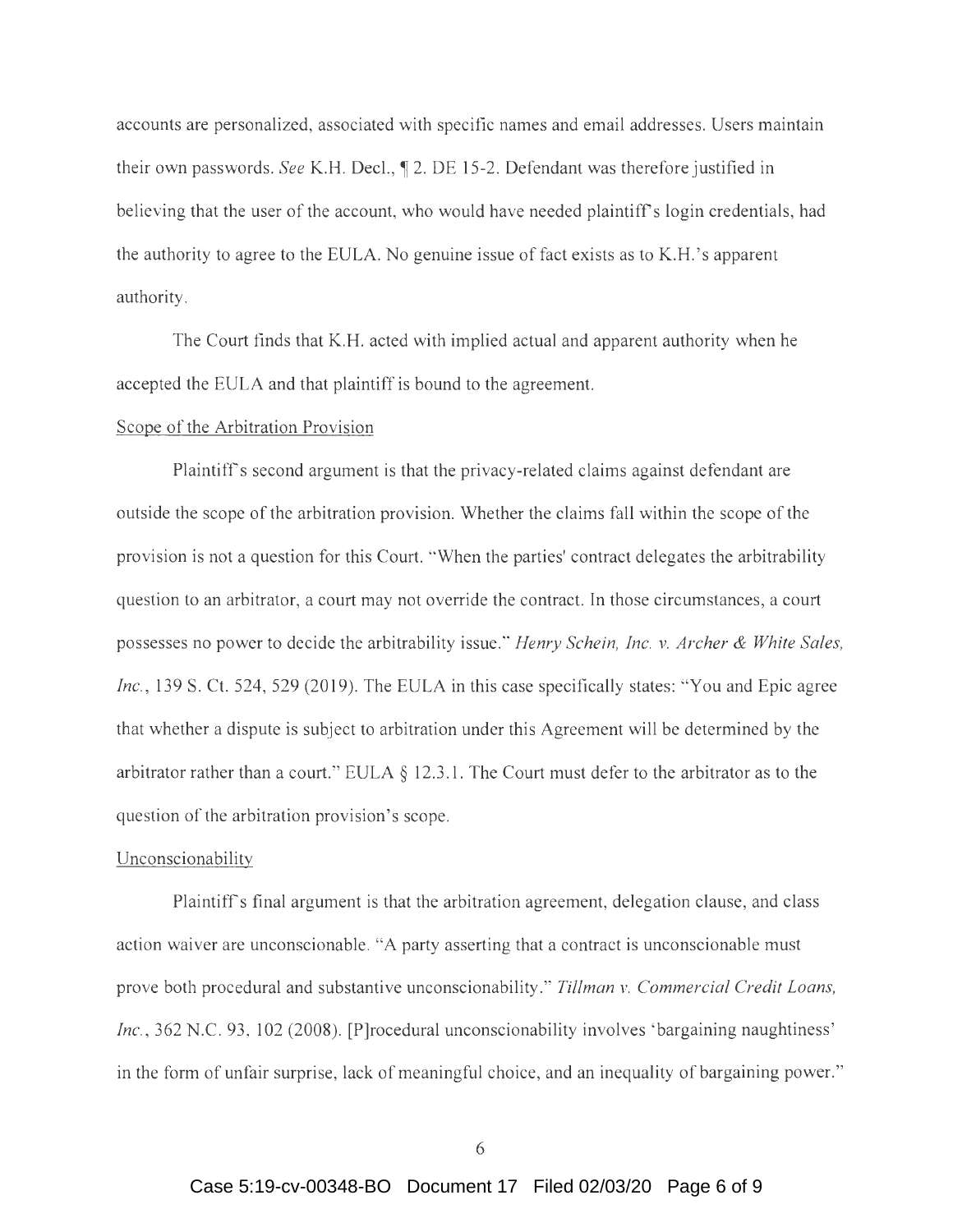*Id.* at 103. "Substantive unconscionability, on the other hand, refers to harsh, one-sided, and oppressive contract terms. " *Id.* 

Plaintiff contends that the EULA provisions at issue are unconscionable because defendant is attempting to apply the agreement retroactively against injuries that already accrued. Plaintiffs injuries occurred between November 2018 and January 2019 whereas the EULA was presented and agreed to by plaintiff in March 2019. Plaintiff argues defendant knew about data breaches, failed to provide notice, then foisted a new EULA upon plaintiff in March 2019 to avoid liability, resulting in unfair surprise and lack of meaningful choice.

Plaintiff does not satisfy either the procedural or substantive unconscionability prongs. To start, arbitration agreements applied retroactively against claims that have already accrued are enforceable if the clause 's language is broad enough. *See, e.g. , Levin v. Alms & Assocs., Inc.,* 634 F.3d 260, 267–68 (4th Cir. 2011). Whether this specific provision applies to pre-existing claims, as discussed above, is a question for the arbitrator. That said, the courts' sanctioning of retroactive arbitration agreements is relevant as it undermines plaintiff's specific emphasis on retroactivity as a basis for unconscionability. *See* Pl. 's Resp. at 18.

Second, plaintiff greatly exaggerates the lack of notice and choice users were given with respect to the arbitration provision at issue here. Prior to March 2019, the parties were governed by a previous EULA, which plaintiff agreed to when he created his Epic Games account. The previous EULA stated in bold type: "Epic may issue an amended Agreement . .. at any time in its discretion by posting the amended Agreement ... on its website or by providing you with digital access to amended versions  $\dots$  when you next access the Software." Rein Decl., Ex. A, § 14. This constitutes reasonable notice that defendant could amend the EULA terms. More important, though, is that users had meaningful choice over the arbitration provision. Defendant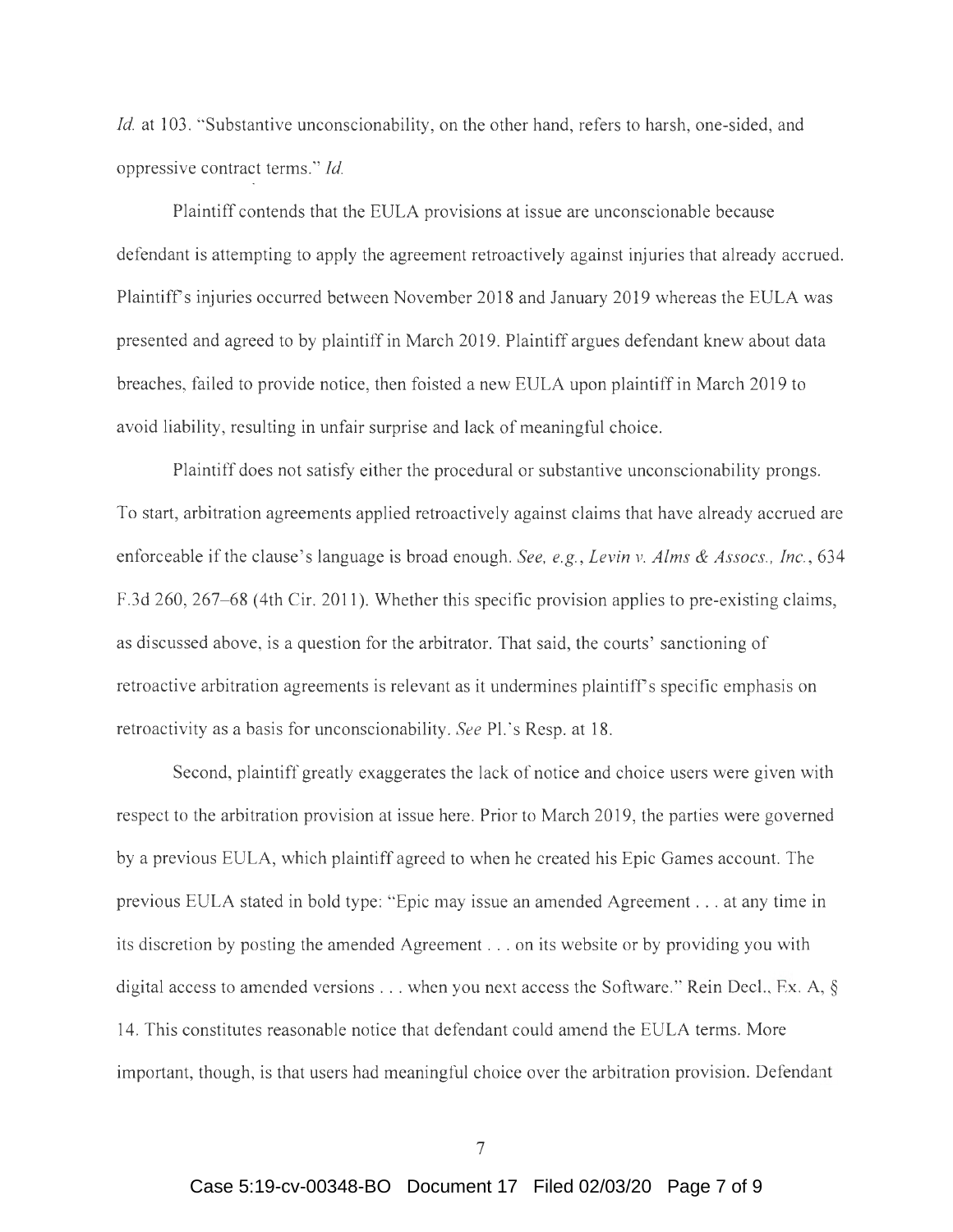provided users a 30-day window after accepting the EULA to opt-out of the arbitration provision. EULA  $\S$  12.6. When presented with the new terms in March 2019, plaintiff could have exercised this opt-out right or, simply, stopped playing the game if he objected to arbitration.

For substantive unconscionability, the terms at issue—the arbitration agreement, delegation clause, and class-action waiver- are common terms in modern contracts that have recently been sanctioned by the courts and can hardly be considered substantively unconscionable. *See Schein*, 139 S. Ct. 524 (2019) (rejecting a "wholly groundless" exception to a delegation clause), *and Epic Sys. Corp. v. Lewis*, 138 S. Ct. 1612 (2018) (holding that the National Labor Relation's Act does not prohibit enforcement of a class arbitration waiver in employment contracts). Moreover, defendant's arbitration provision contains other user-friendly terms, including the opt-out right, choice of venue, defendant pays arbitration costs, and defendant waives the right to seek fees and costs. EULA  $\S$  12. The arbitration, delegation, and class waiver provisions are neither procedurally nor substantively unconscionable.

In sum, the Court finds that the arbitration provision is valid and enforceable. In accordance with the delegation clause, whether the specific claims brought by plaintiff are covered by the scope of the agreement is a question for the arbitrator. Plaintiff is bound to individually arbitrate his claims against defendant.

### **CONCLUSION**

For the foregoing reasons, defendant's motion [DE 11] is GRANTED. The proceedings are STAYED and plaintiff is COMPELLED to individually arbitrate his claims.

8